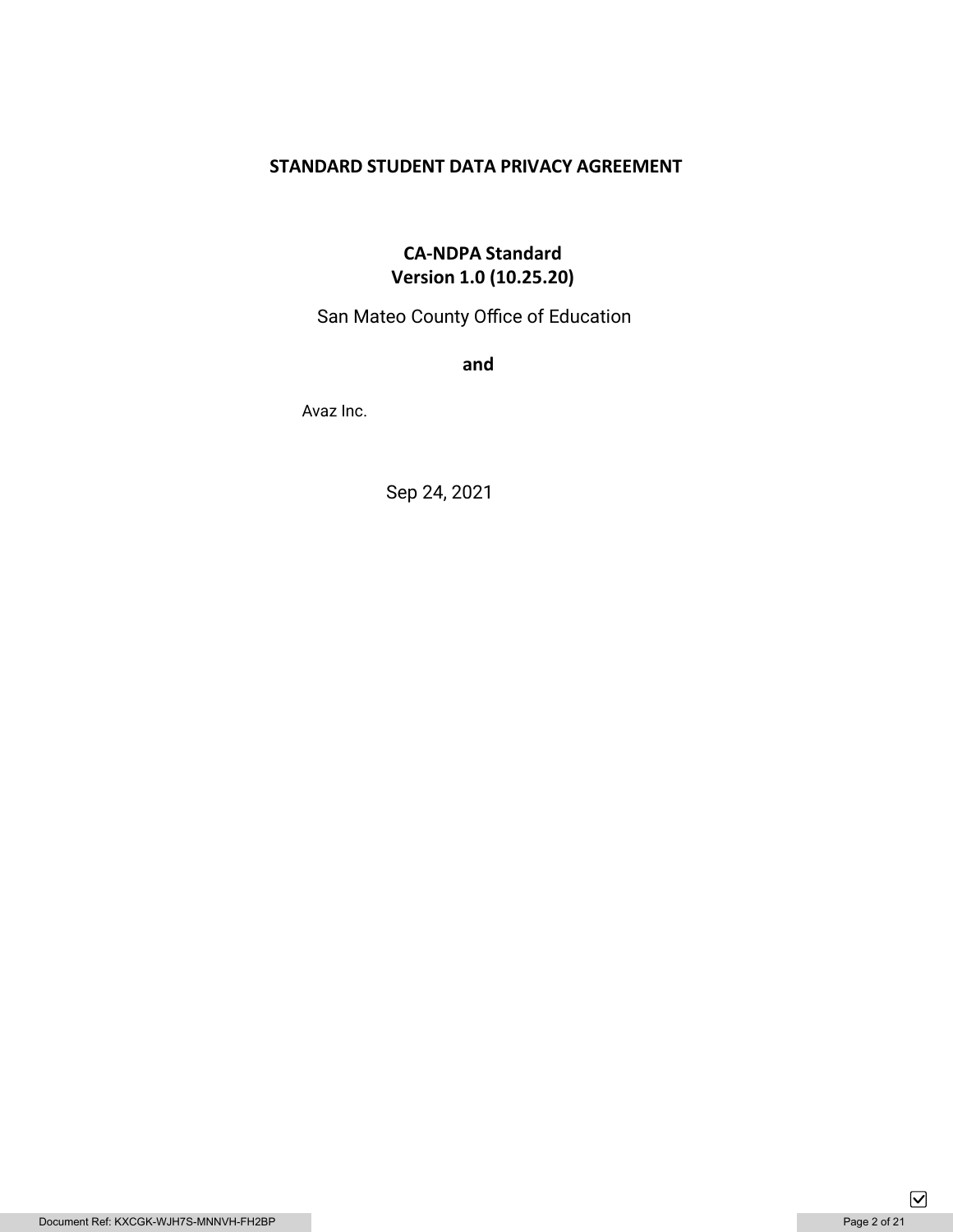This Student Data Privacy Agreement ("**DPA**") is entered into on the date of full execution (the "**Effective Date**") and is entered into by and between:

(the "**Local Education Agency**" or "**LEA**") and

San Mateo County Office of Education *Jocated at 101 Twin Dolphin DriveRedwood CityCalifornia94065* 

, located at Avaz Inc. 374 Tyrella Avenue, Mountain View, CA 94043

(the "**Provider**").

**WHEREAS**, the Provider is providing educational or digital services to LEA.

**WHEREAS**, the Provider and LEA recognize the need to protect personally identifiable student information and other regulated data exchanged between them as required by applicable laws and regulations, such as the Family Educational Rights and Privacy Act ("**FERPA**") at 20 U.S.C. § 1232g (34 CFR Part 99);

the Children's Online Privacy Protection Act ("COPPA") at 15 U.S.C. § 6501-6506 (16 CFR Part 312), applicable state privacy laws and regulations

### and

**WHEREAS**, the Provider and LEA desire to enter into this DPA for the purpose of establishing their respective obligations and duties in order to comply with applicable laws and regulations.

**NOW THEREFORE**, for good and valuable consideration, LEA and Provider agree as follows:

1. A description of the Services to be provided, the categories of Student Data that may be provided by LEA to Provider, and other information specific to this DPA are contained in the Standard Clauses hereto.

# 2. **Special Provisions.** *Check if Required*

 If checked, the Supplemental State Terms and attached hereto as **Exhibit "G"** are hereby incorporated by reference into this DPA in their entirety.

If Checked, the Provider, has signed **Exhibit "E"** to the Standard Clauses, otherwise known as General Offer of Privacy Terms

- 3. In the event of a conflict between the SDPC Standard Clauses, the State or Special Provisions will control. In the event there is conflict between the terms of the DPA and any other writing, including, but not limited to the Service Agreement and Provider Terms of Service or Privacy Policy the terms of this DPA shall control.
- 4. This DPA shall stay in effect for three years. Exhibit E will expire 3 years from the date the original DPA was signed.
- 5. The services to be provided by Provider to LEA pursuant to this DPA are detailed in **Exhibit "A"** (the "**Services**").
- 6. **Notices**. All notices or other communication required or permitted to be given hereunder may be given via e-mail transmission, or first-class mail, sent to the designated representatives below.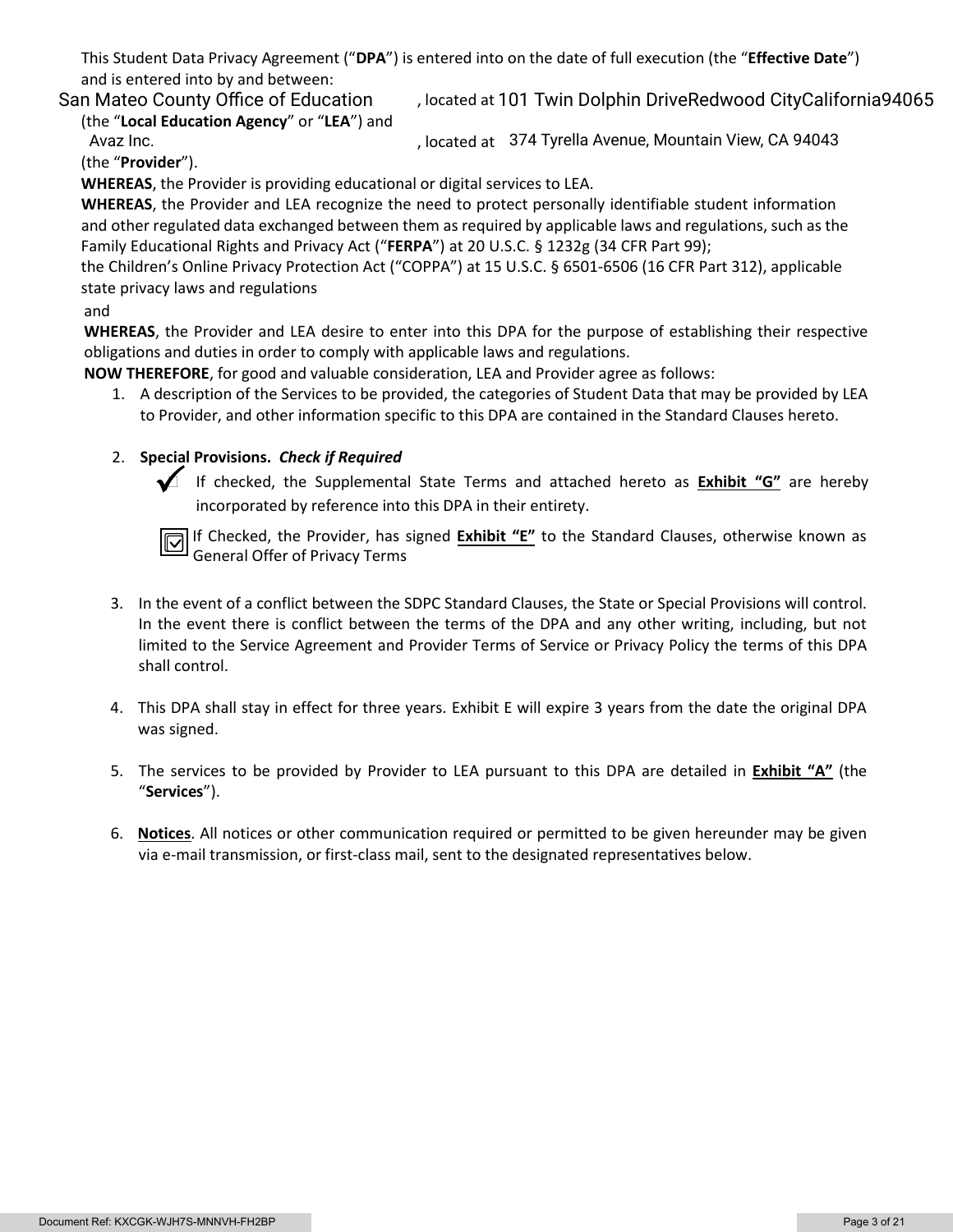|                                                                  | The designated representative for the LEA for this DPA is:               |                                                                                                                                                                                                                                |  |                                                               |  |
|------------------------------------------------------------------|--------------------------------------------------------------------------|--------------------------------------------------------------------------------------------------------------------------------------------------------------------------------------------------------------------------------|--|---------------------------------------------------------------|--|
|                                                                  |                                                                          |                                                                                                                                                                                                                                |  | Name: LorrieOwens Title: Chief Techology Officer, Information |  |
|                                                                  | Technology<br>Address: 101 Twin Dolphin DriveRedwood CityCalifornia94065 |                                                                                                                                                                                                                                |  |                                                               |  |
|                                                                  |                                                                          |                                                                                                                                                                                                                                |  |                                                               |  |
| The desighale BRe Fast Meative for the Provider for this DPA is: |                                                                          |                                                                                                                                                                                                                                |  |                                                               |  |
|                                                                  |                                                                          | Name: Narayanan Ramakrishnan Manne: 200 CEO CEO CEO COMPONER CEO CEO COMPONER CEO COMPONER CEO COMPONER CEO COMPONER CEO COMPONER CEO COMPONER CEO COMPONER CEO COMPONER CEO COMPONER CEO COMPONER CEO COMPONER CEO COMPONER C |  |                                                               |  |
|                                                                  |                                                                          | Address: IIT Madras Research Park, 4th Floor, Block E, Taramani, Chennai - 600113                                                                                                                                              |  |                                                               |  |
|                                                                  |                                                                          |                                                                                                                                                                                                                                |  |                                                               |  |
| LEA:                                                             |                                                                          | IN WITNESS WHEREOF, LEA and Provider execute this DPA as of the Effective Date.<br>San Mateo County Office of Education                                                                                                        |  |                                                               |  |
|                                                                  |                                                                          | orrie Owens                                                                                                                                                                                                                    |  | Date: 10-06-2021                                              |  |
|                                                                  |                                                                          | <b>LorrieOwens</b>                                                                                                                                                                                                             |  |                                                               |  |
|                                                                  | PROVIDER: Avaz Inc.                                                      |                                                                                                                                                                                                                                |  |                                                               |  |
|                                                                  |                                                                          | By: Narayauau Rawakrishuau Date: 10-05-2021                                                                                                                                                                                    |  | 10-05-2021                                                    |  |
|                                                                  |                                                                          | Printed Name: Marayanan Ramakrishnan Manusculin Title/Position: CEO CONDITION: Manusculin Manusculin Manusculi                                                                                                                 |  |                                                               |  |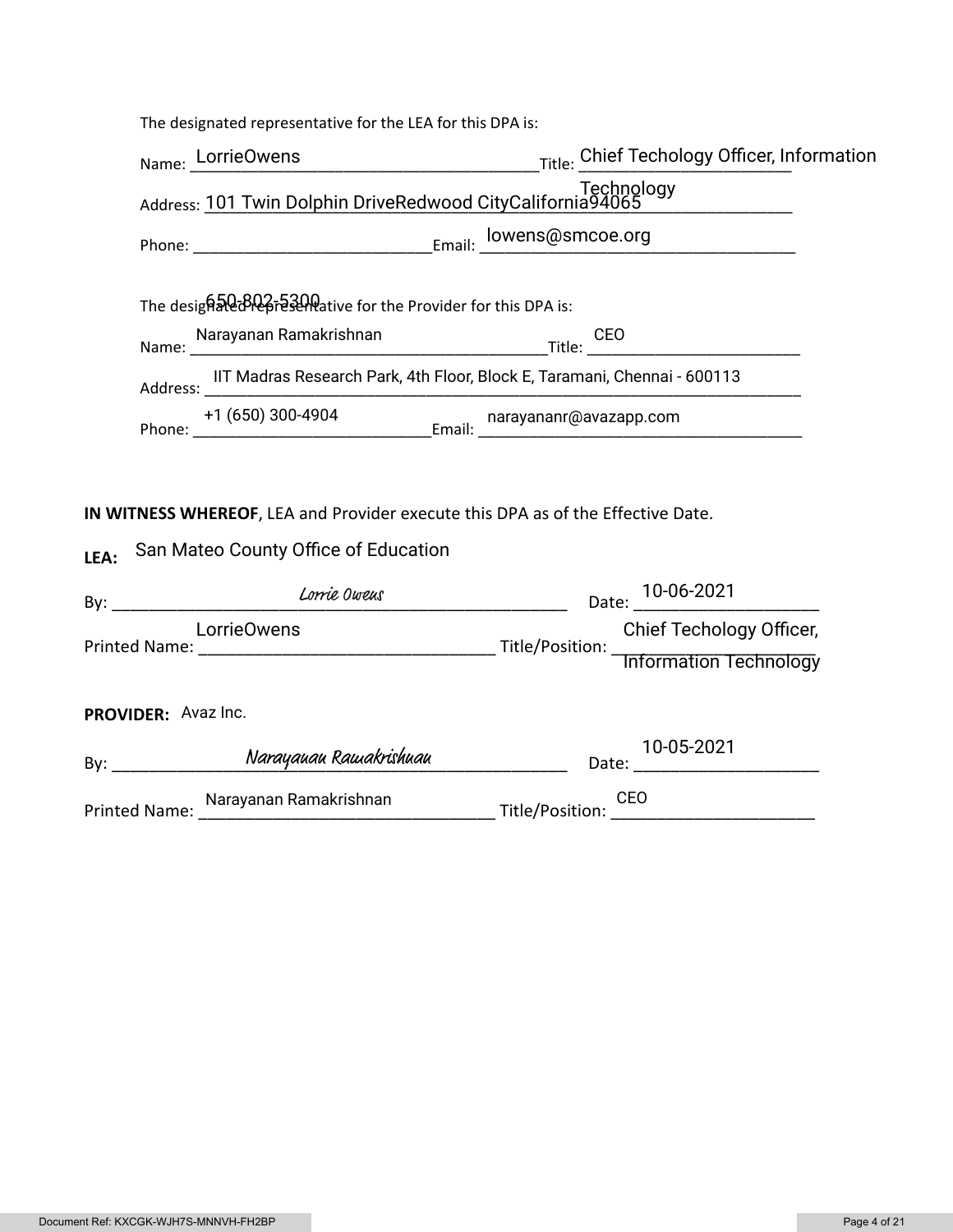#### **STANDARD CLAUSES**

Version 3.0

#### **ARTICLE I: PURPOSE AND SCOPE**

- **1. Purpose of DPA**. The purpose of this DPA is to describe the duties and responsibilities to protect Student Data including compliance with all applicable federal, state, and local privacy laws, rules, and regulations, all as may be amended from time to time. In performing these services, the Provider shall be considered a School Official with a legitimate educational interest, and performing services otherwise provided by the LEA. Provider shall be under the direct control and supervision of the LEA, with respect to its use of Student Data
- **2. Student Data to Be Provided**. In order to perform the Services described above, LEA shall provide Student Data as identified in the Schedule of Data, attached hereto as **Exhibit "B"**.
- **3. DPA Definitions**. The definition of terms used in this DPA is found in **Exhibit "C".** In the event of a conflict, definitions used in this DPA shall prevail over terms used in any other writing, including, but not limited to the Service Agreement, Terms of Service, Privacy Policies etc.

### **ARTICLE II: DATA OWNERSHIP AND AUTHORIZED ACCESS**

- **1. Student Data Property of LEA**. All Student Data transmitted to the Provider pursuant to the Service Agreement is and will continue to be the property of and under the control of the LEA. The Provider further acknowledges and agrees that all copies of such Student Data transmitted to the Provider, including any modifications or additions or any portion thereof from any source, are subject to the provisions of this DPA in the same manner as the original Student Data. The Parties agree that as between them, all rights, including all intellectual property rights in and to Student Data contemplated per the Service Agreement, shall remain the exclusive property of the LEA. For the purposes of FERPA, the Provider shall be considered a School Official, under the control and direction of the LEA as it pertains to the use of Student Data, notwithstanding the above.
- **2. Parent Access**. To the extent required by law the LEA shall establish reasonable procedures by which a parent, legal guardian, or eligible student may review Education Records and/or Student Data correct erroneous information, and procedures for the transfer of student-generated content to a personal account, consistent with the functionality of services. Provider shall respond in a reasonably timely manner (and no later than forty five (45) days from the date of the request or pursuant to the time frame required under state law for an LEA to respond to a parent or student, whichever is sooner) to the LEA's request for Student Data in a student's records held by the Provider to view or correct as necessary. In the event that a parent of a student or other individual contacts the Provider to review any of the Student Data accessed pursuant to the Services, the Provider shall refer the parent or individual to the LEA, who will follow the necessary and proper procedures regarding the requested information.
- **3. Separate Account**. If Student-Generated Content is stored or maintained by the Provider, Provider shall, at the request of the LEA, transfer, or provide a mechanism for the LEA to transfer, said Student-Generated Content to a separate account created by the student.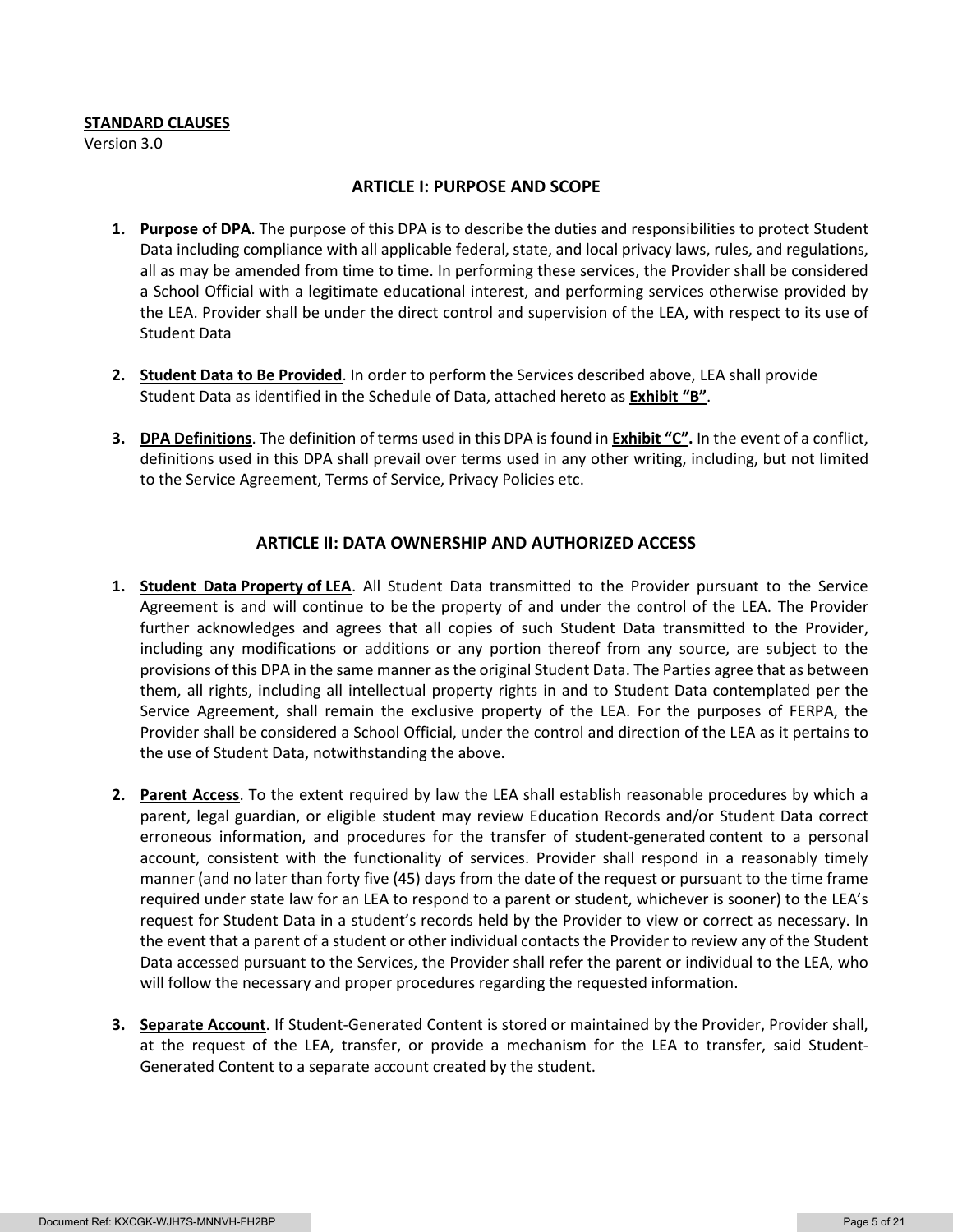- **4. Law Enforcement Requests**. Should law enforcement or other government entities ("Requesting Party(ies)") contact Provider with a request for Student Data held by the Provider pursuant to the Services, the Provider shall notify the LEA in advance of a compelled disclosure to the Requesting Party, unless lawfully directed by the Requesting Party not to inform the LEA of the request.
- **5. Subprocessors**. Provider shall enter into written agreements with all Subprocessors performing functions for the Provider in order for the Provider to provide the Services pursuant to the Service Agreement, whereby the Subprocessors agree to protect Student Data in a manner no less stringent than the terms of this DPA.

# **ARTICLE III: DUTIES OF LEA**

- **1. Provide Data in Compliance with Applicable Laws**. LEA shall provide Student Data for the purposes of obtaining the Services in compliance with all applicable federal, state, and local privacy laws, rules, and regulations, all as may be amended from time to time.
- **2. Annual Notification of Rights**. If the LEA has a policy of disclosing Education Rrecords and/or Student Data under FERPA (34 CFR § 99.31(a)(1)), LEA shall include a specification of criteria for determining who constitutes a school official and what constitutes a legitimate educational interest in its annual notification of rights.
- **3. Reasonable Precautions**. LEA shall take reasonable precautions to secure usernames, passwords, and any other means of gaining access to the services and hosted Student Data.
- **4. Unauthorized Access Notification**. LEA shall notify Provider promptly of any known unauthorized access. LEA will assist Provider in any efforts by Provider to investigate and respond to any unauthorized access.

# **ARTICLE IV: DUTIES OF PROVIDER**

- **1. Privacy Compliance**. The Provider shall comply with all applicable federal, state, and local laws, rules, and regulations pertaining to Student Data privacy and security, all as may be amended from time to time.
- **2. Authorized Use**. The Student Data shared pursuant to the Service Agreement, including persistent unique identifiers, shall be used for no purpose other than the Services outlined in Exhibit A or stated in the Service Agreement and/or otherwise authorized under the statutes referred to herein this DPA.
- **3. Provider Employee Obligation**. Provider shall require all of Provider's employees and agents who have access to Student Data to comply with all applicable provisions of this DPA with respect to the Student Data shared under the Service Agreement. Provider agrees to require and maintain an appropriate confidentiality agreement from each employee or agent with access to Student Data pursuant to the Service Agreement.
- **4. No Disclosure**. Provider acknowledges and agrees that it shall not make any re-disclosure of any Student Data or any portion thereof, including without limitation, user content or other non-public information and/or personally identifiable information contained in the Student Data other than as directed or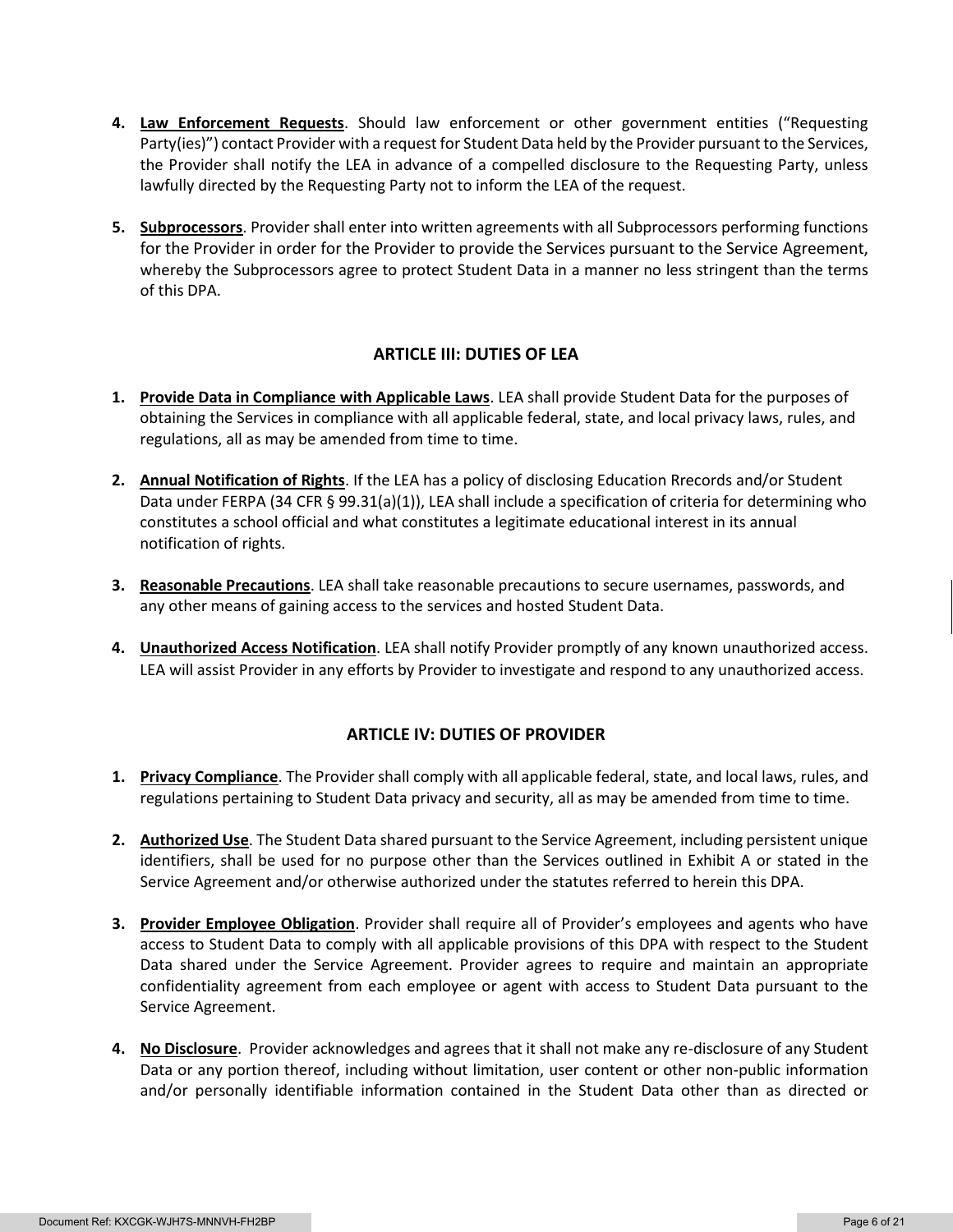permitted by the LEA or this DPA. This prohibition against disclosure shall not apply to aggregate summaries of De-Identified information, Student Data disclosed pursuant to a lawfully issued subpoena or other legal process, or to subprocessors performing services on behalf of the Provider pursuant to this DPA. Provider will not Sell Student Data to any third party.

- **5. De-Identified Data**: Provider agrees not to attempt to re-identify de-identified Student Data. De-Identified Data may be used by the Provider for those purposes allowed under FERPA and the following purposes: (1) assisting the LEA or other governmental agencies in conducting research and other studies; and (2) research and development of the Provider's educational sites, services, or applications, and to demonstrate the effectiveness of the Services; and (3) for adaptive learning purpose and for customized student learning. Provider's use of De-Identified Data shall survive termination of this DPA or any request by LEA to return or destroy Student Data. Except for Subprocessors, Provider agrees not to transfer deidentified Student Data to any party unless (a) that party agrees in writing not to attempt re-identification, and (b) prior written notice has been given to the LEA who has provided prior written consent for such transfer. Prior to publishing any document that names the LEA explicitly or indirectly, the Provider shall obtain the LEA's written approval of the manner in which de-identified data is presented.
- **6. Disposition of Data**. Upon written request from the LEA, Provider shall dispose of or provide a mechanism for the LEA to transfer Student Data obtained under the Service Agreement, within sixty (60) days of the date of said request and according to a schedule and procedure as the Parties may reasonably agree. Upon termination of this DPA, if no written request from the LEA is received, Provider shall dispose of all Student Data after providing the LEA with reasonable prior notice. The duty to dispose of Student Data shall not extend to Student Data that had been De-Identified or placed in a separate student account pursuant to section II 3. The LEA may employ a "Directive for Disposition of Data" form, a copy of which is attached hereto as **Exhibit "D"**. If the LEA and Provider employ Exhibit "D," no further written request or notice is required on the part of either party prior to the disposition of Student Data described in Exhibit "D.
- **7. Advertising Limitations.** Provider is prohibited from using, disclosing, or selling Student Data to (a) inform, influence, or enable Targeted Advertising; or (b) develop a profile of a student, family member/guardian or group, for any purpose other than providing the Service to LEA. This section does not prohibit Provider from using Student Data (i) for adaptive learning or customized student learning (including generating personalized learning recommendations); or (ii) to make product recommendations to teachers or LEA employees; or (iii) to notify account holders about new education product updates, features, or services or from otherwise using Student Data as permitted in this DPA and its accompanying exhibits

# **ARTICLE V: DATA PROVISIONS**

- **1. Data Storage**. Where required by applicable law, Student Data shall be stored within the United States. Upon request of the LEA, Provider will provide a list of the locations where Student Data is stored.
- **2. Audits.** No more than once a year, or following unauthorized access, upon receipt of a written request from the LEA with at least ten (10) business days' notice and upon the execution of an appropriate confidentiality agreement, the Provider will allow the LEA to audit the security and privacy measures that are in place to ensure protection of Student Data or any portion thereof as it pertains to the delivery of services to the LEA . The Provider will cooperate reasonably with the LEA and any local, state, or federal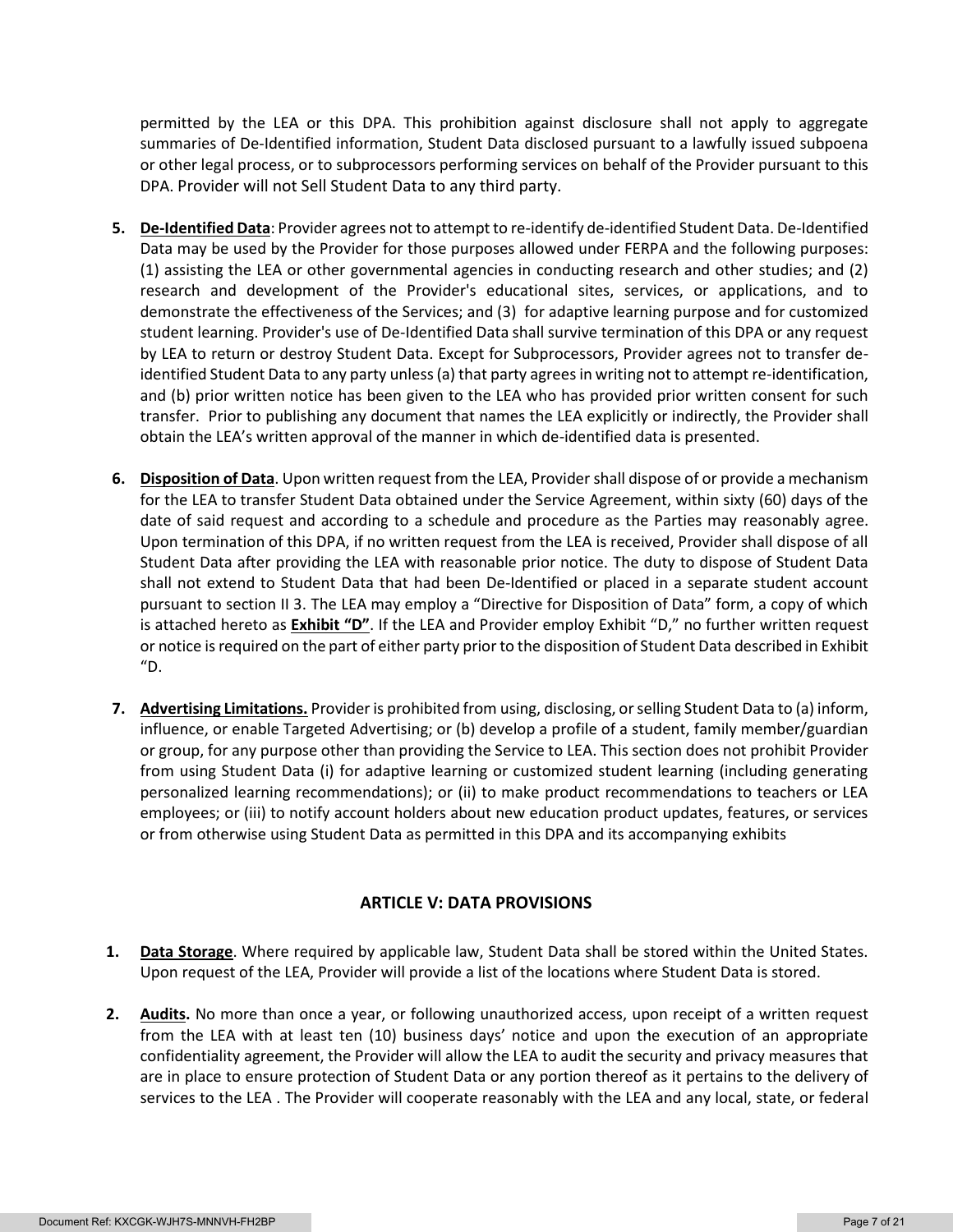agency with oversight authority or jurisdiction in connection with any audit or investigation of the Provider and/or delivery of Services to students and/or LEA, and shall provide reasonable access to the Provider's facilities, staff, agents and LEA's Student Data and all records pertaining to the Provider, LEA and delivery of Services to the LEA. Failure to reasonably cooperate shall be deemed a material breach of the DPA.

- **3. Data Security**. The Provider agrees to utilize administrative, physical, and technical safeguards designed to protect Student Data from unauthorized access, disclosure, acquisition, destruction, use, or modification. The Provider shall adhere to any applicable law relating to data security. The provider shall implement an adequate Cybersecurity Framework based on one of the nationally recognized standards set forth set forth in **Exhibit "F"**. Exclusions, variations, or exemptions to the identified Cybersecurity Framework must be detailed in an attachment to **Exhibit "H"**. Additionally, Provider may choose to further detail its security programs and measures that augment or are in addition to the Cybersecurity Framework in **Exhibit "F"**. Provider shall provide, in the Standard Schedule to the DPA, contact information of an employee who LEA may contact if there are any data security concerns or questions.
- **4. Data Breach**. In the event of an unauthorized release, disclosure or acquisition of Student Data that compromises the security, confidentiality or integrity of the Student Data maintained by the Provider the Provider shall provide notification to LEA within seventy-two (72) hours of confirmation of the incident, unless notification within this time limit would disrupt investigation of the incident by law enforcement. In such an event, notification shall be made within a reasonable time after the incident. Provider shall follow the following process:
	- (1) The security breach notification described above shall include, at a minimum, the following information to the extent known by the Provider and as it becomes available:
		- i. The name and contact information of the reporting LEA subject to this section.
		- ii. A list of the types of personal information that were or are reasonably believed to have been the subject of a breach.
		- iii. If the information is possible to determine at the time the notice is provided, then either (1) the date of the breach, (2) the estimated date of the breach, or (3) the date range within which the breach occurred. The notification shall also include the date of the notice.
		- iv. Whether the notification was delayed as a result of a law enforcement investigation, if that information is possible to determine at the time the notice is provided; and
		- v. A general description of the breach incident, if that information is possible to determine at the time the notice is provided.
	- (2) Provider agrees to adhere to all federal and state requirements with respect to a data breach related to the Student Data, including, when appropriate or required, the required responsibilities and procedures for notification and mitigation of any such data breach.
	- (3) Provider further acknowledges and agrees to have a written incident response plan that reflects best practices and is consistent with industry standards and federal and state law for responding to a data breach, breach of security, privacy incident or unauthorized acquisition or use of Student Data or any portion thereof, including personally identifiable information and agrees to provide LEA, upon request, with a summary of said written incident response plan.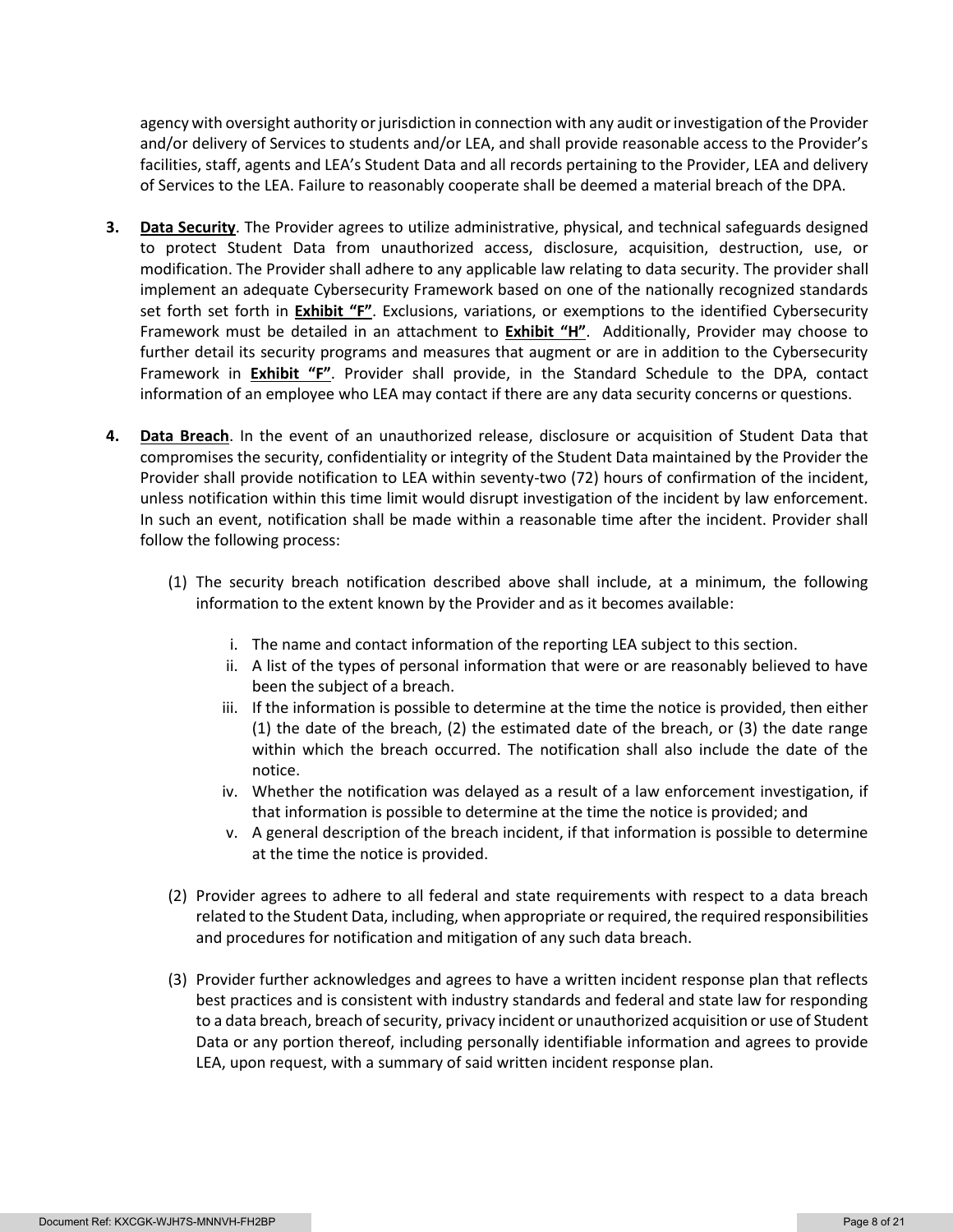- (4) LEA shall provide notice and facts surrounding the breach to the affected students, parents or guardians.
- (5) In the event of a breach originating from LEA's use of the Service, Provider shall cooperate with LEA to the extent necessary to expeditiously secure Student Data.

### **ARTICLE VI: GENERAL OFFER OF TERMS**

Provider may, by signing the attached form of "General Offer of Privacy Terms" (General Offer, attached hereto as **Exhibit "E"**), be bound by the terms of **Exhibit "E"** to any other LEA who signs the acceptance on said Exhibit. The form is limited by the terms and conditions described therein.

#### **ARTICLE VII: MISCELLANEOUS**

- **1. Termination**. In the event that either Party seeks to terminate this DPA, they may do so by mutual written consent so long as the Service Agreement has lapsed or has been terminated. Either party may terminate this DPA and any service agreement or contract if the other party breaches any terms of this DPA.
- **2. Effect of Termination Survival**. If the Service Agreement is terminated, the Provider shall destroy all of LEA's Student Data pursuant to Article IV, section 6.
- **3. Priority of Agreements**. This DPA shall govern the treatment of Student Data in order to comply with the privacy protections, including those found in FERPA and all applicable privacy statutes identified in this DPA. In the event there is conflict between the terms of the DPA and the Service Agreement, Terms of Service, Privacy Policies, or with any other bid/RFP, license agreement, or writing, the terms of this DPA shall apply and take precedence. In the event of a conflict between Exhibit H, the SDPC Standard Clauses, and/or the Supplemental State Terms, Exhibit H will control, followed by the Supplemental State Terms. Except as described in this paragraph herein, all other provisions of the Service Agreement shall remain in effect.
- **4. Entire Agreement**. This DPA and the Service Agreement constitute the entire agreement of the Parties relating to the subject matter hereof and supersedes all prior communications, representations, or agreements, oral or written, by the Parties relating thereto. This DPA may be amended and the observance of any provision of this DPA may be waived (either generally or in any particular instance and either retroactively or prospectively) only with the signed written consent of both Parties. Neither failure nor delay on the part of any Party in exercising any right, power, or privilege hereunder shall operate as a waiver of such right, nor shall any single or partial exercise of any such right, power, or privilege preclude any further exercise thereof or the exercise of any other right, power, or privilege.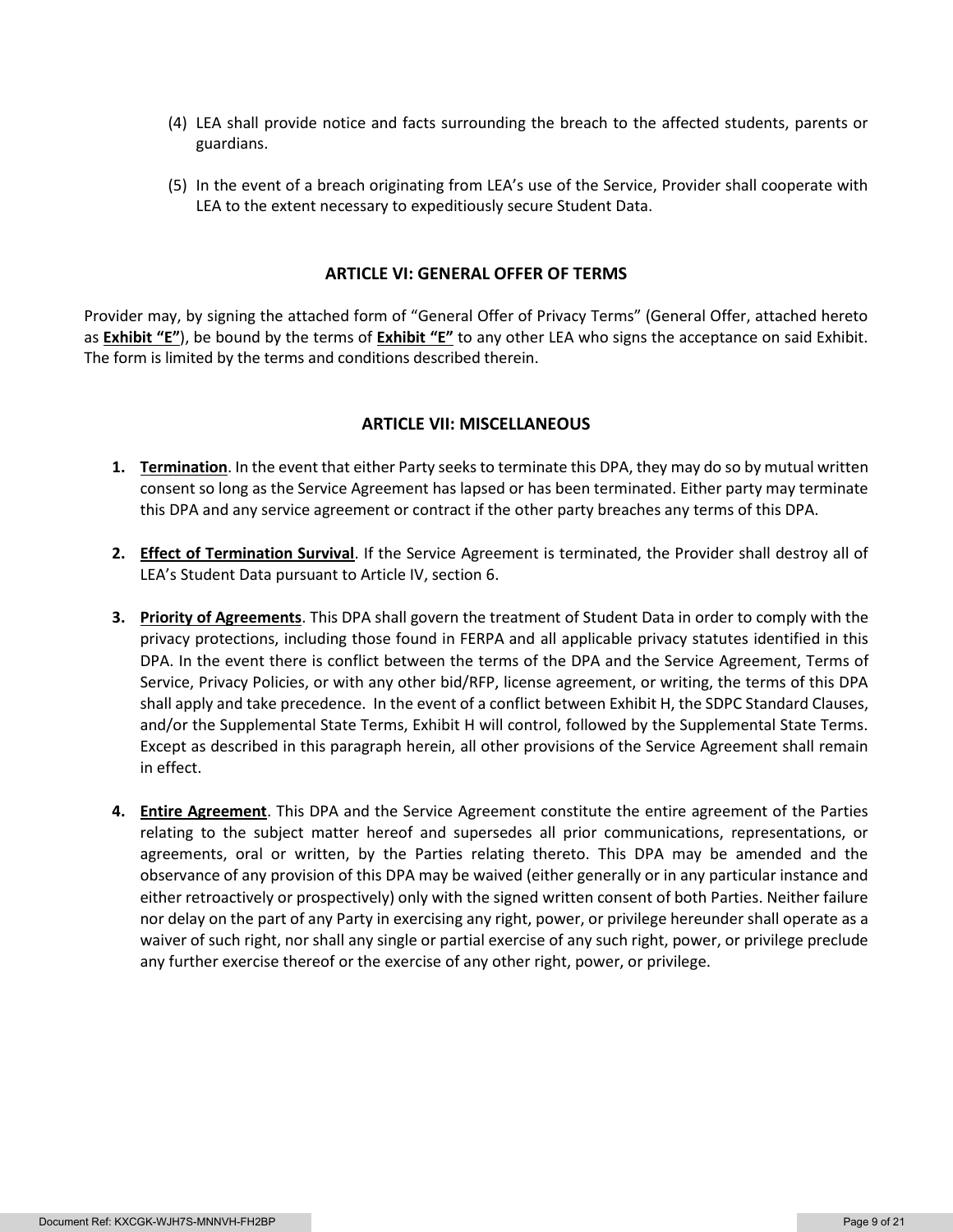- **5. Severability**. Any provision of this DPA that is prohibited or unenforceable in any jurisdiction shall, as to such jurisdiction, be ineffective to the extent of such prohibition or unenforceability without invalidating the remaining provisions of this DPA, and any such prohibition or unenforceability in any jurisdiction shall not invalidate or render unenforceable such provision in any other jurisdiction. Notwithstanding the foregoing, if such provision could be more narrowly drawn so as not to be prohibited or unenforceable in such jurisdiction while, at the same time, maintaining the intent of the Parties, it shall, as to such jurisdiction, be so narrowly drawn without invalidating the remaining provisions of this DPA or affecting the validity or enforceability of such provision in any other jurisdiction.
- **6. Governing Law; Venue and Jurisdiction**. THIS DPA WILL BE GOVERNED BY AND CONSTRUED IN ACCORDANCE WITH THE LAWS OF THE STATE OF THE LEA, WITHOUT REGARD TO CONFLICTS OF LAW PRINCIPLES. EACH PARTY CONSENTS AND SUBMITS TO THE SOLE AND EXCLUSIVE JURISDICTION TO THE STATE AND FEDERAL COURTS FOR THE COUNTY OF THE LEA FOR ANY DISPUTE ARISING OUT OF OR RELATING TO THIS DPA OR THE TRANSACTIONS CONTEMPLATED HEREBY.
- **7. Successors Bound**: This DPA is and shall be binding upon the respective successors in interest to Provider in the event of a merger, acquisition, consolidation or other business reorganization or sale of all or substantially all of the assets of such business In the event that the Provider sells, merges, or otherwise disposes of its business to a successor during the term of this DPA, the Provider shall provide written notice to the LEA no later than sixty (60) days after the closing date of sale, merger, or disposal. Such notice shall include a written, signed assurance that the successor will assume the obligations of the DPA and any obligations with respect to Student Data within the Service Agreement. The LEA has the authority to terminate the DPA if it disapproves of the successor to whom the Provider is selling, merging, or otherwise disposing of its business.
- **8. Authority.** Each party represents that it is authorized to bind to the terms of this DPA, including confidentiality and destruction of Student Data and any portion thereof contained therein, all related or associated institutions, individuals, employees or contractors who may have access to the Student Data and/or any portion thereof.
- **9. Waiver**. No delay or omission by either party to exercise any right hereunder shall be construed as a waiver of any such right and both parties reserve the right to exercise any such right from time to time, as often as may be deemed expedient.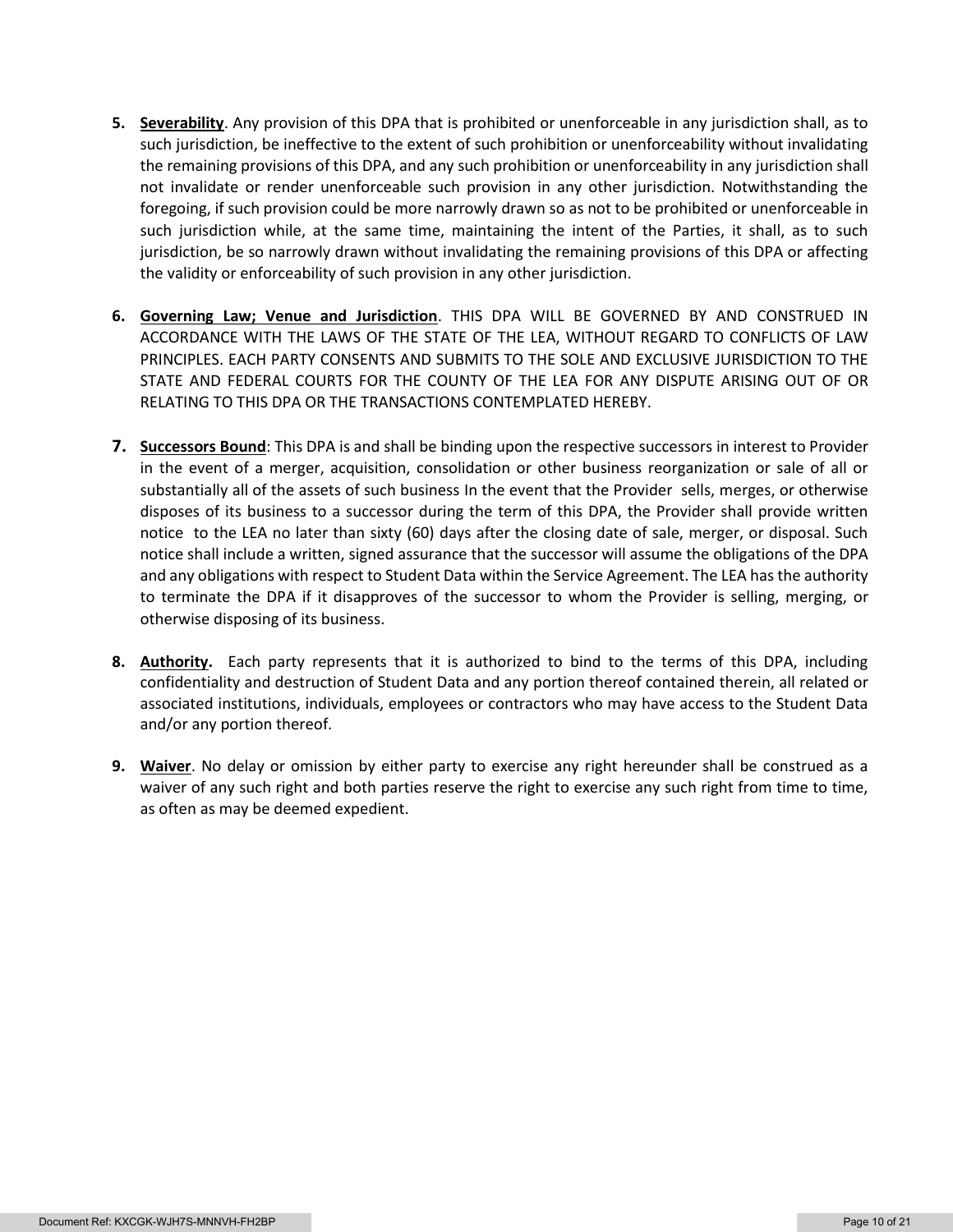# **EXHIBIT "A" DESCRIPTION OF SERVICES**

# [INSERT DETAILED DESCRIPTION OF PRODUCTS AND SERVICES HERE. IF MORE THAN ONE PRODUCT (RESOURCE) OR SERVICE IS INCLUDED, LIST EACH PRODUCT (RESOURCE) HERE]

1. Avaz AAC - Picture & text- based AAC app for iOS & Android devices, powering communication of children and adults with complex communication needs. Avaz AAC is an augmentative and alternative communication app that empowers children & adults having speech-related disabilities with a voice of their own. A fully-featured speech app that also includes a training module for new AAC users & caregivers.The research-based pragmatic vocabulary consists of over 15,000 pictures (Symbolstix) with a variety of high-quality voices that a communicator regardless of their ability can tap to form sentences quickly. With a wide range of personalization & customization options, you can make Avaz AAC your own in just a matter of minutes.

### 2. MDA Avaz Reader

MDA Avaz Reader provides evidence based support and hints enabling children with dyslexia to read independently. This app uses OCR technology to translate the text captured as a picture into a readable format and can be used to read any printed material – storybooks, textbooks, and newspapers. A clean, distraction-free interface packed with rich features makes the app an essential tool that can be used in tandem with other strategies for dyslexia.

# 3. Avaz FreeSpeech

FreeSpeech helps anyone with a language impairment practice and develop grammar skills! Drag and rearrange picture tiles, and FreeSpeech will convert them into a perfectly grammatical English sentence. Explore how tenses, sentence forms, parts of speech, and other grammatical properties change the structure of English -- and it's all visual! FreeSpeech is the perfect app for anyone who is learning the English language - whether you are

- A person with special needs, such as autism, dyslexia and hearing impairments
- An ELL student, trying to make sense of English grammar
- Someone who loves languages and likes to explore them!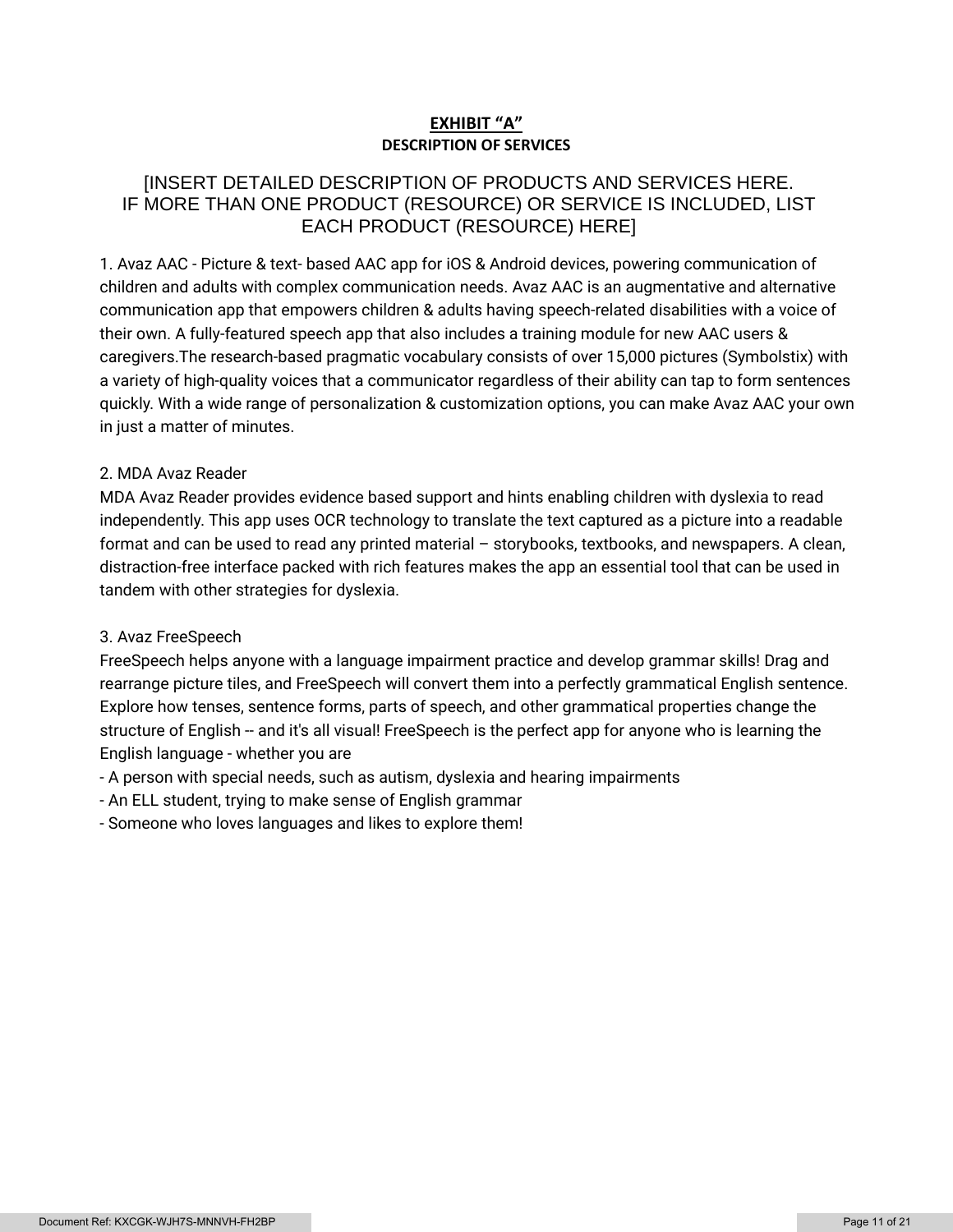# **EXHIBIT "B" SCHEDULE OF DATA**

| <b>Category of Data</b>           | <b>Elements</b>                                                         | <b>Check if Used</b><br>by Your System |
|-----------------------------------|-------------------------------------------------------------------------|----------------------------------------|
| <b>Application Technology</b>     | IP Addresses of users, Use of cookies, etc.                             | $\overline{\vee}$                      |
| Meta Data                         | Other application technology meta data-Please specify:                  | Device info, app                       |
|                                   |                                                                         | info, last used                        |
| <b>Application Use Statistics</b> | Meta data on user interaction with application                          | $\boldsymbol{\mathsf{\sim}}$           |
| Assessment                        | Standardized test scores                                                |                                        |
|                                   | Observation data                                                        |                                        |
|                                   | Other assessment data-Please specify:                                   |                                        |
| Attendance                        | Student school (daily) attendance data                                  |                                        |
|                                   | Student class attendance data                                           |                                        |
| Communications                    | Online communications captured (emails, blog entries)                   | $\checkmark$                           |
| Conduct                           | Conduct or behavioral data                                              |                                        |
| Demographics                      | Date of Birth                                                           | $\checkmark$                           |
|                                   | Place of Birth                                                          |                                        |
|                                   | Gender                                                                  | $\checkmark$                           |
|                                   | Ethnicity or race                                                       |                                        |
|                                   | Language information (native, or primary language spoken by<br>student) | $ \bm{\checkmark} $                    |
|                                   | Other demographic information-Please specify:                           | City, State,<br>Timezone               |
| Enrollment                        | Student school enrollment                                               |                                        |
|                                   | Student grade level                                                     |                                        |
|                                   | Homeroom                                                                |                                        |
|                                   | Guidance counselor                                                      |                                        |
|                                   | Specific curriculum programs                                            |                                        |
|                                   | Year of graduation                                                      |                                        |
|                                   | Other enrollment information-Please specify:                            |                                        |
| Parent/Guardian Contact           | Address                                                                 |                                        |
| Information                       | Email                                                                   | $\checkmark$                           |
|                                   | Phone                                                                   |                                        |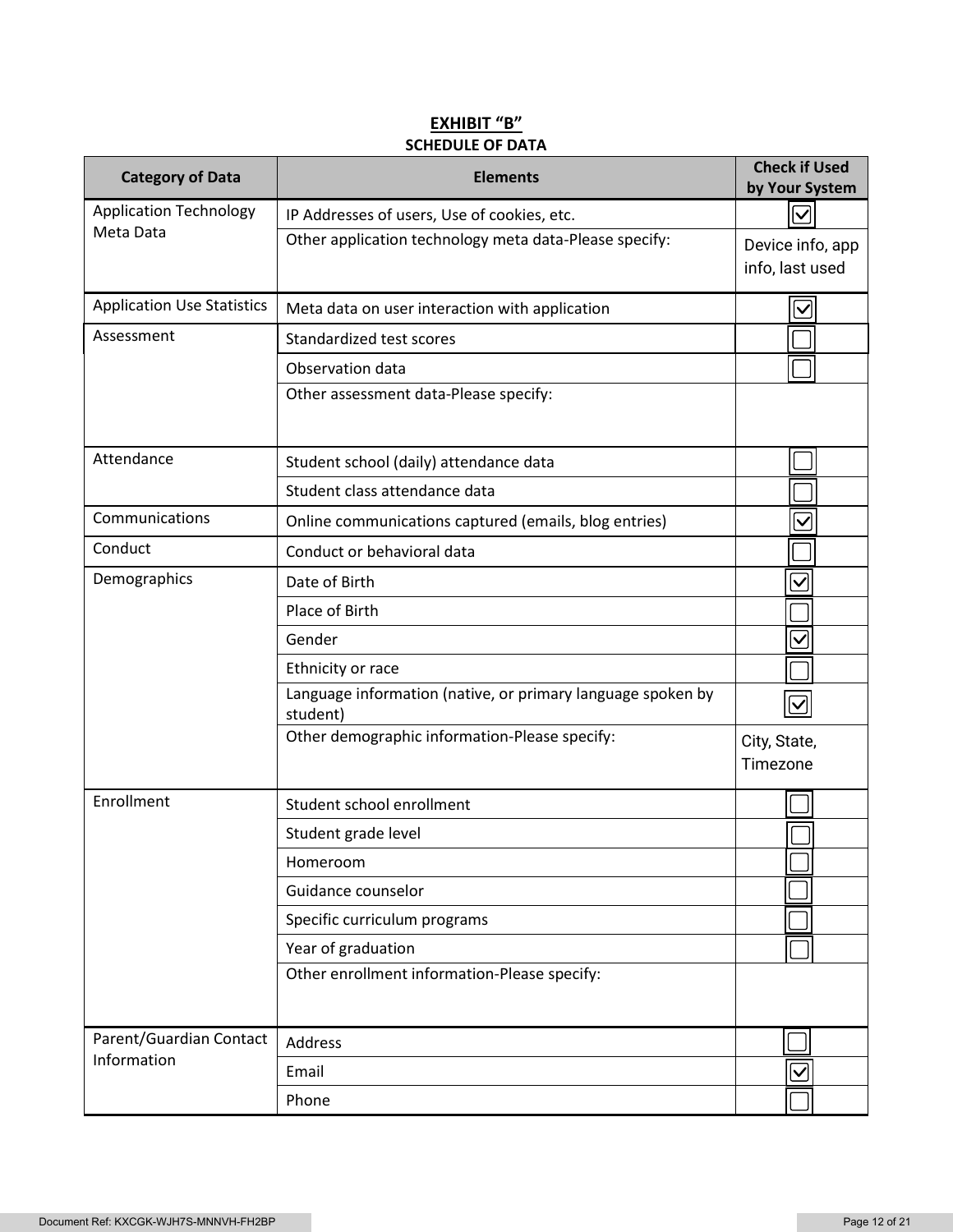| <b>Category of Data</b>              | <b>Elements</b>                                                                                                              | <b>Check if Used</b><br>by Your System |
|--------------------------------------|------------------------------------------------------------------------------------------------------------------------------|----------------------------------------|
| Parent/Guardian ID                   | Parent ID number (created to link parents to students)                                                                       |                                        |
| Parent/Guardian Name                 | First and/or Last                                                                                                            | $\checkmark$                           |
| Schedule                             | Student scheduled courses                                                                                                    |                                        |
|                                      | Teacher names                                                                                                                |                                        |
| Special Indicator                    | English language learner information                                                                                         | $\checkmark$                           |
|                                      | Low income status                                                                                                            |                                        |
|                                      | Medical alerts/ health data                                                                                                  |                                        |
|                                      | Student disability information                                                                                               |                                        |
|                                      | Specialized education services (IEP or 504)                                                                                  |                                        |
|                                      | Living situations (homeless/foster care)                                                                                     |                                        |
|                                      | Other indicator information-Please specify:                                                                                  | Language level,<br>Motor skills        |
| <b>Student Contact</b>               | <b>Address</b>                                                                                                               |                                        |
| Information                          | Email                                                                                                                        |                                        |
|                                      | Phone                                                                                                                        |                                        |
| <b>Student Identifiers</b>           | Local (School district) ID number                                                                                            |                                        |
|                                      | State ID number                                                                                                              |                                        |
|                                      | Provider/App assigned student ID number                                                                                      |                                        |
|                                      | Student app username                                                                                                         |                                        |
|                                      | Student app passwords                                                                                                        |                                        |
| <b>Student Name</b>                  | First and/or Last                                                                                                            | $\bm \nabla$                           |
| Student In App<br>Performance        | Program/application performance (typing program-student<br>types 60 wpm, reading program-student reads below grade<br>level) | $\boxed{\textcolor{blue}{\mathbb{Z}}}$ |
| <b>Student Program</b><br>Membership | Academic or extracurricular activities a student may belong to<br>or participate in                                          |                                        |
| <b>Student Survey</b><br>Responses   | Student responses to surveys or questionnaires                                                                               |                                        |
| Student work                         | Student generated content; writing, pictures, etc.                                                                           | $\bm{\triangledown}$                   |
|                                      | Other student work data -Please specify:                                                                                     | Words used in<br>the app               |
| Transcript                           | Student course grades                                                                                                        |                                        |
|                                      | Student course data                                                                                                          |                                        |
|                                      | Student course grades/ performance scores                                                                                    |                                        |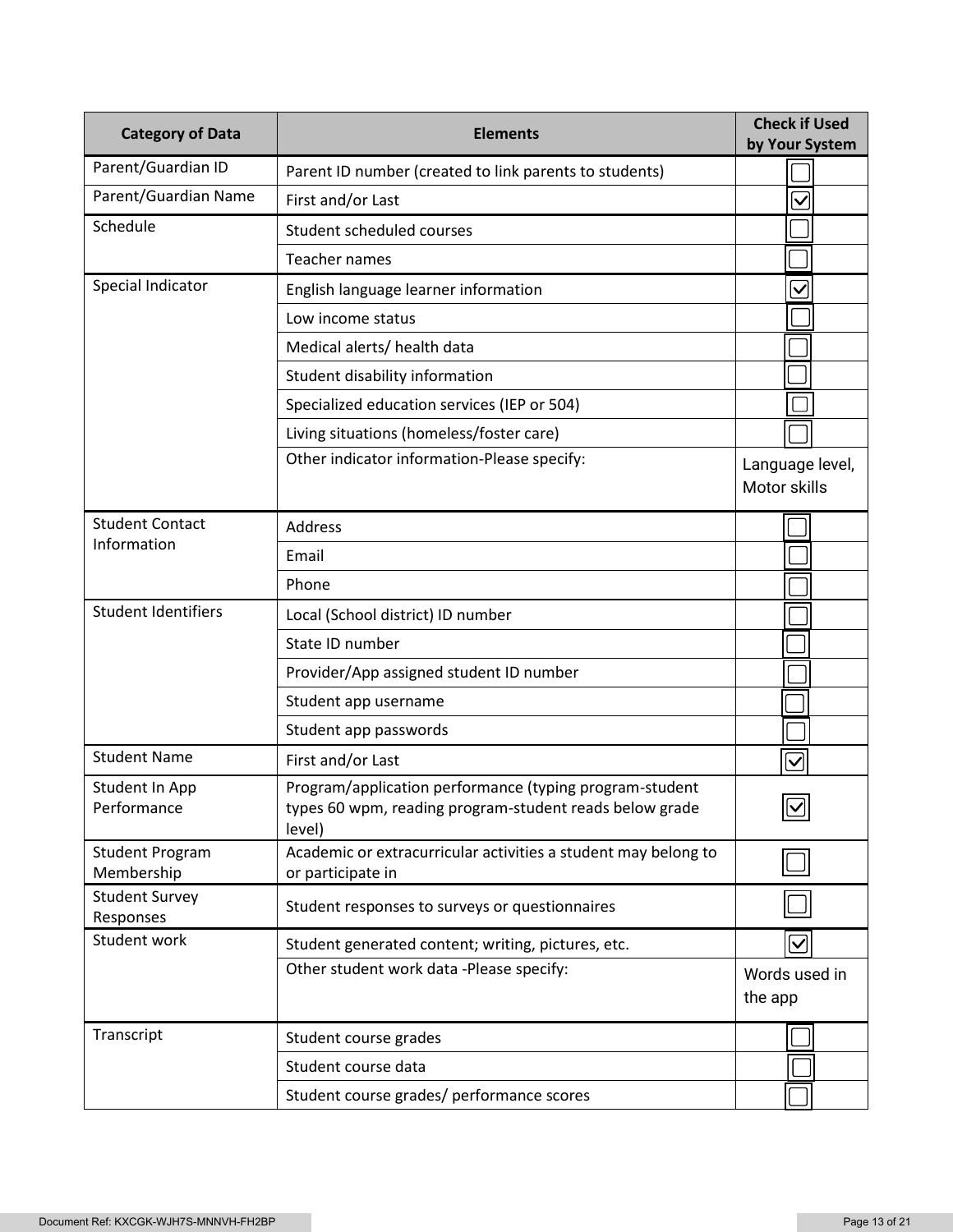| <b>Category of Data</b> | <b>Elements</b>                                                                                                                 | <b>Check if Used</b><br>by Your System                                                                                                                                                                                                                                      |
|-------------------------|---------------------------------------------------------------------------------------------------------------------------------|-----------------------------------------------------------------------------------------------------------------------------------------------------------------------------------------------------------------------------------------------------------------------------|
|                         | Other transcript data - Please specify:                                                                                         |                                                                                                                                                                                                                                                                             |
|                         |                                                                                                                                 |                                                                                                                                                                                                                                                                             |
| Transportation          | Student bus assignment                                                                                                          |                                                                                                                                                                                                                                                                             |
|                         | Student pick up and/or drop off location                                                                                        |                                                                                                                                                                                                                                                                             |
|                         | Student bus card ID number                                                                                                      |                                                                                                                                                                                                                                                                             |
|                         | Other transportation data - Please specify:                                                                                     |                                                                                                                                                                                                                                                                             |
|                         |                                                                                                                                 |                                                                                                                                                                                                                                                                             |
| Other                   | Please list each additional data element used, stored, or<br>collected by your application:                                     | Motor &<br>sensory needs<br>of the student<br>- based on<br>which the app<br>settings are<br>applied.<br>The words<br>that have been<br>added to the<br>vocabulary,<br>the app<br>settings and<br>usage is<br>stored for<br>support and<br>for the<br>student's<br>progress |
| None                    | No Student Data collected at this time. Provider will<br>immediately notify LEA if this designation is no longer<br>applicable. |                                                                                                                                                                                                                                                                             |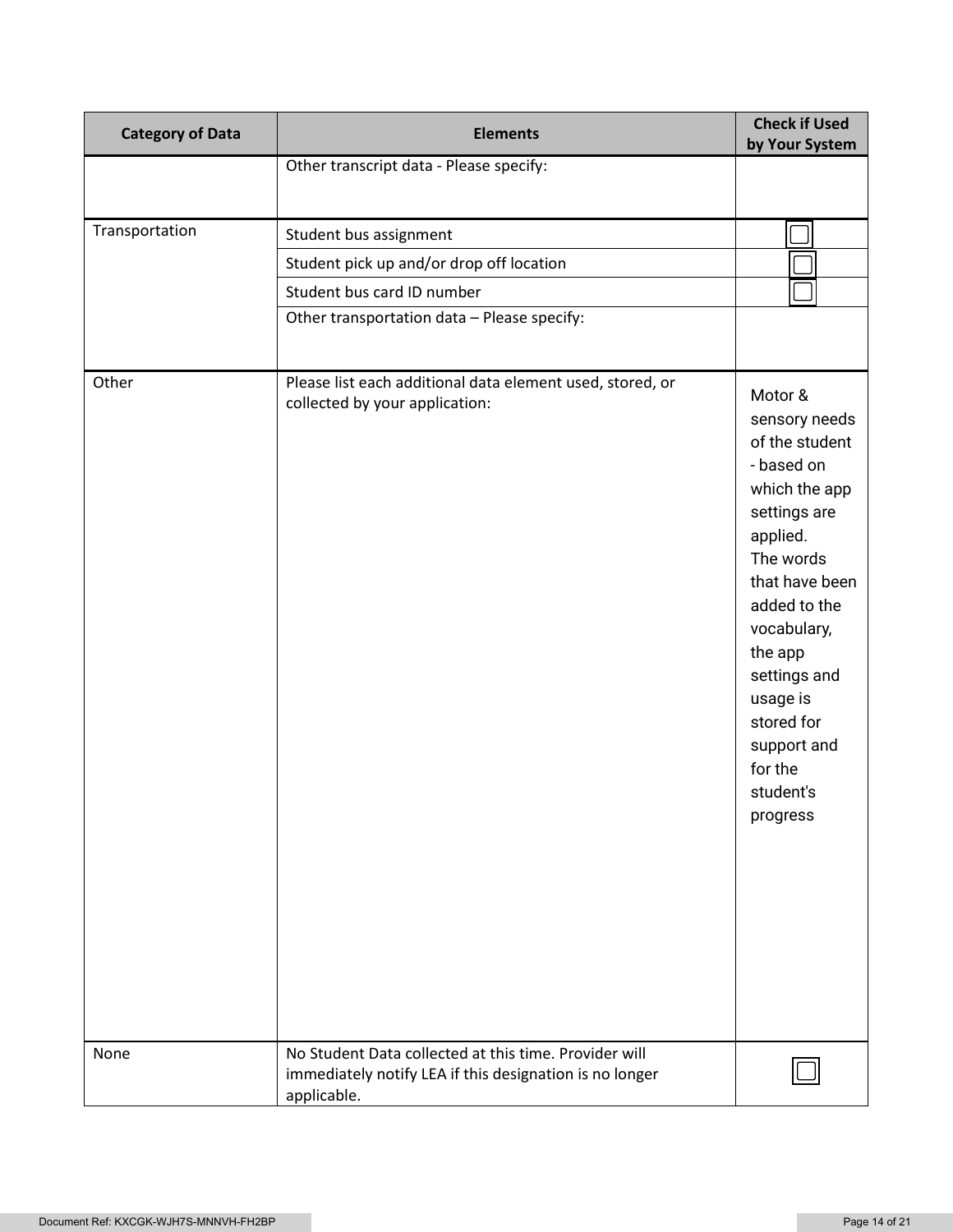# **EXHIBIT "C" DEFINITIONS**

**De-Identified Data and De-Identification**: Records and information are considered to be de-identified when all personally identifiable information has been removed or obscured, such that the remaining information does not reasonably identify a specific individual, including, but not limited to, any information that, alone or in combination is linkable to a specific student and provided that the educational agency, or other party, has made a reasonable determination that a student's identity is not personally identifiable, taking into account reasonable available information.

**Educational Records**: Educational Records are records, files, documents, and other materials directly related to a student and maintained by the school or local education agency, or by a person acting for such school or local education agency, including but not limited to, records encompassing all the material kept in the student's cumulative folder, such as general identifying data, records of attendance and of academic work completed, records of achievement, and results of evaluative tests, health data, disciplinary status, test protocols and individualized education programs.

**Metadata**: means information that provides meaning and context to other data being collected; including, but not limited to: date and time records and purpose of creation Metadata that have been stripped of all direct and indirect identifiers are not considered Personally Identifiable Information.

**Operator**: means the operator of an internet website, online service, online application, or mobile application with actual knowledge that the site, service, or application is used for K–12 school purposes. Any entity that operates an internet website, online service, online application, or mobile application that has entered into a signed, written agreement with an LEA to provide a service to that LEA shall be considered an "operator" for the purposes of this section.

**Originating** LEA: An LEA who originally executes the DPA in its entirety with the Provider.

**Provider**: For purposes of the DPA, the term "Provider" means provider of digital educational software or services, including cloud-based services, for the digital storage, management, and retrieval of Student Data. Within the DPA the term "Provider" includes the term "Third Party" and the term "Operator" as used in applicable state statutes.

**Student Generated Content**: The term "student-generated content" means materials or content created by a student in the services including, but not limited to, essays, research reports, portfolios, creative writing, music or other audio files, photographs, videos, and account information that enables ongoing ownership of student content.

**School Official**: For the purposes of this DPA and pursuant to 34 CFR § 99.31(b), a School Official is a contractor that: (1) Performs an institutional service or function for which the agency or institution would otherwise use employees; (2) Is under the direct control of the agency or institution with respect to the use and maintenance of Student Data including Education Records; and (3) Is subject to 34 CFR § 99.33(a) governing the use and redisclosure of personally identifiable information from Education Records.

**Service Agreement**: Refers to the Contract, Purchase Order or Terms of Service or Terms of Use.

**Student Data**: Student Data includes any data, whether gathered by Provider or provided by LEA or its users, students, or students' parents/guardians, that is descriptive of the student including, but not limited to,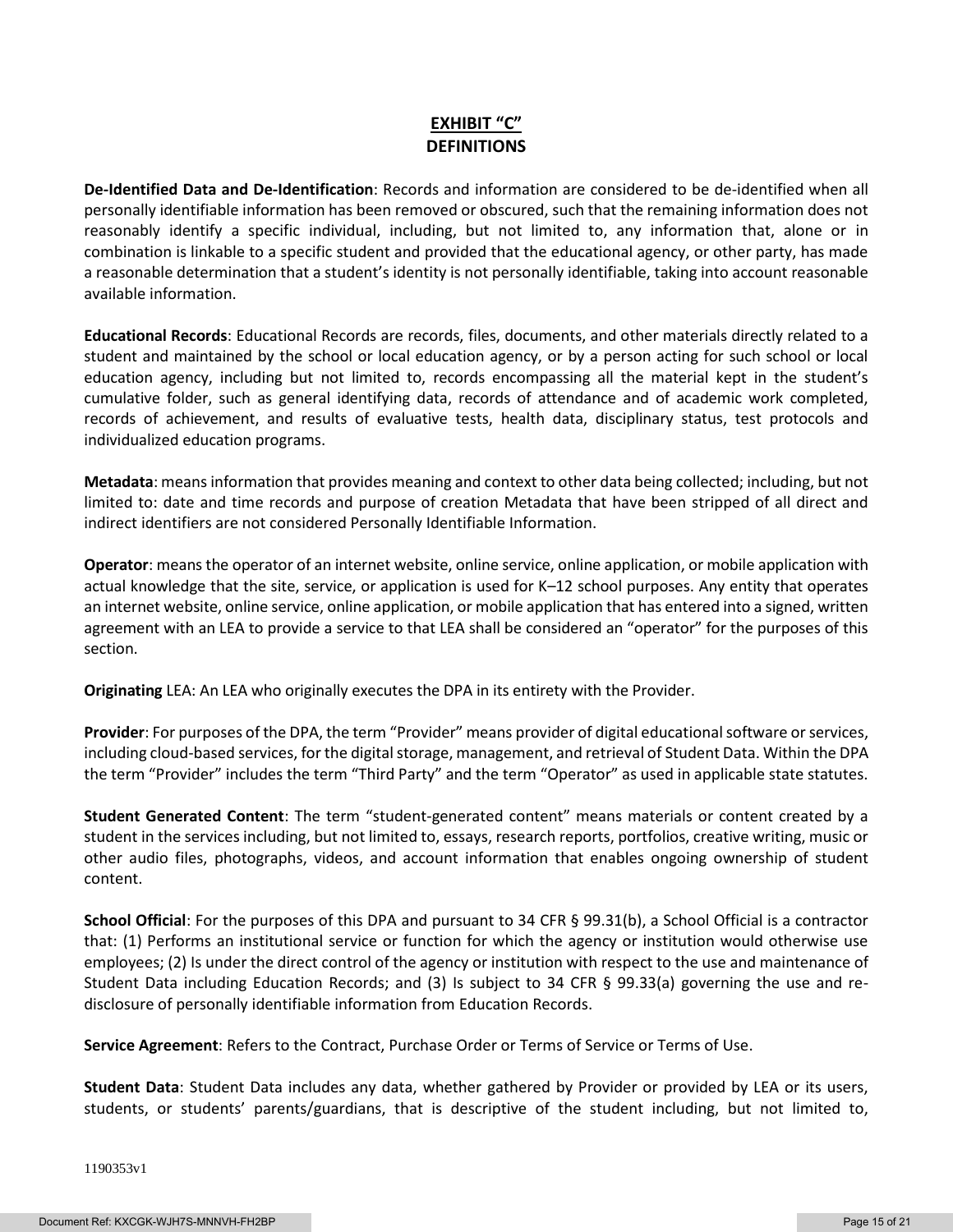information in the student's educational record or email, first and last name, birthdate, home or other physical address, telephone number, email address, or other information allowing physical or online contact, discipline records, videos, test results, special education data, juvenile dependency records, grades, evaluations, criminal records, medical records, health records, social security numbers, biometric information, disabilities, socioeconomic information, individual purchasing behavior or preferences, food purchases, political affiliations, religious information, text messages, documents, student identifiers, search activity, photos, voice recordings, geolocation information, parents' names, or any other information or identification number that would provide information about a specific student. Student Data includes Meta Data. Student Data further includes "personally identifiable information (PII)," as defined in 34 C.F.R. § 99.3 and as defined under any applicable state law. Student Data shall constitute Education Records for the purposes of this DPA, and for the purposes of federal, state, and local laws and regulations. Student Data as specified in **Exhibit "B"** is confirmed to be collected or processed by the Provider pursuant to the Services. Student Data shall not constitute that information that has been anonymized or de-identified, or anonymous usage data regarding a student's use of Provider's services.

**Subprocessor:** For the purposes of this DPA, the term "Subprocessor" (sometimes referred to as the "Subcontractor") means a party other than LEA or Provider, who Provider uses for data collection, analytics, storage, or other service to operate and/or improve its service, and who has access to Student Data.

**Subscribing LEA**: An LEA that was not party to the original Service Agreement and who accepts the Provider's General Offer of Privacy Terms.

**Targeted Advertising:** means presenting an advertisement to a student where the selection of the advertisement is based on Student Data or inferred over time from the usage of the operator's Internet web site, online service or mobile application by such student or the retention of such student's online activities or requests over time for the purpose of targeting subsequent advertisements. "Targeted advertising" does not include any advertising to a student on an Internet web site based on the content of the web page or in response to a student's response or request for information or feedback.

**Third Party**: The term "Third Party" means a provider of digital educational software or services, including cloudbased services, for the digital storage, management, and retrieval of Education Records and/or Student Data, as that term is used in some state statutes. However, for the purpose of this DPA, the term "Third Party" when used to indicate the provider of digital educational software or services is replaced by the term "Provider."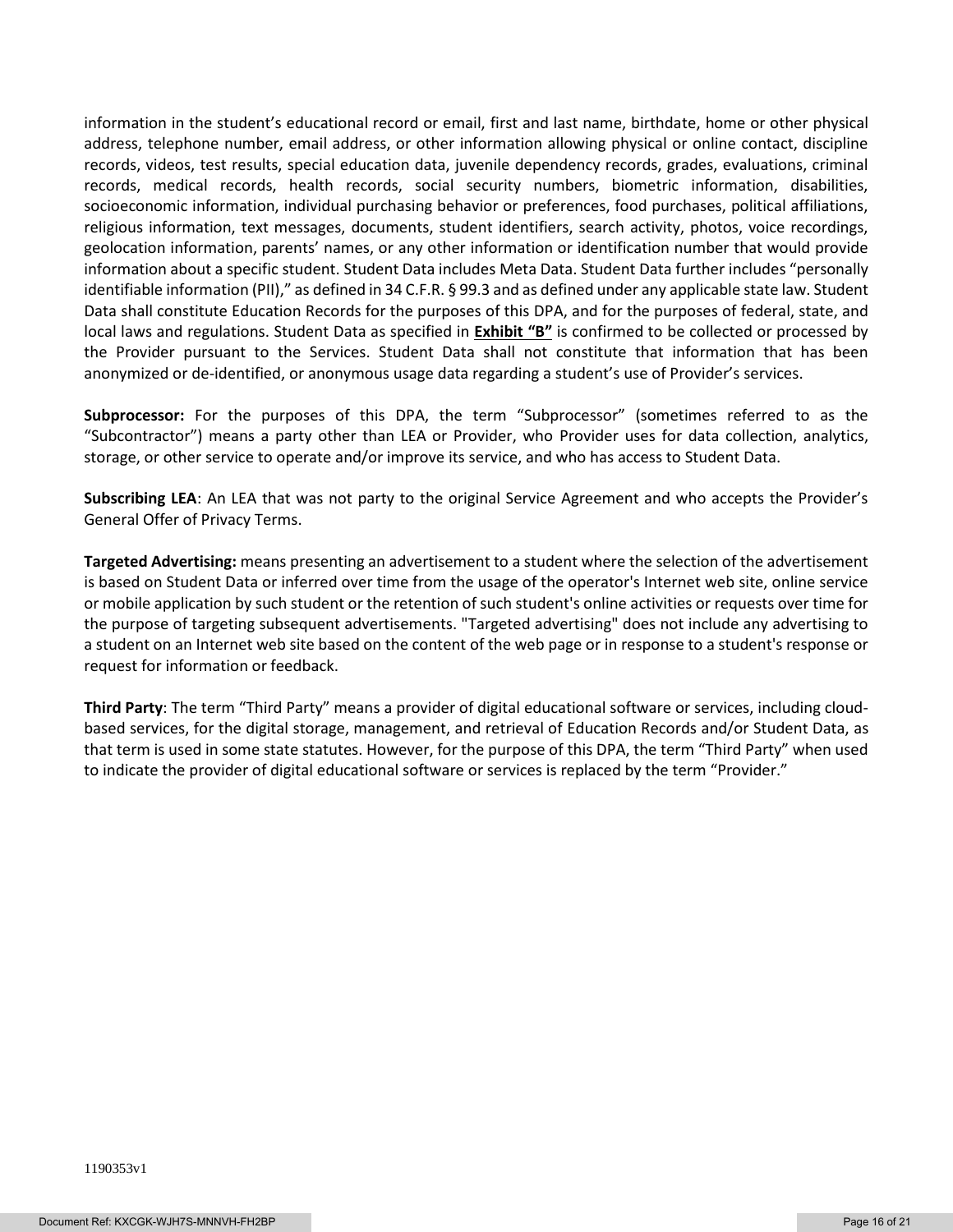# **EXHIBIT "D" DIRECTIVE FOR DISPOSITION OF DATA**

Provider to dispose of data obtained by Provider

pursuant to the terms of the Service Agreement between LEA and Provider. The terms of the Disposition are set forth below:

1. Extent of Disposition

Disposition is partial. The categories of data to be disposed of are set forth below or are found in an attachment to this Directive:

### [**Insert categories of data here**]

 $\Box$  Disposition is Complete. Disposition extends to all categories of data.

2. Nature of Disposition

Disposition shall be by destruction or deletion of data.

\_\_\_\_\_\_\_\_\_\_\_\_\_\_\_\_\_\_\_\_\_\_\_\_\_\_\_\_\_\_\_\_\_\_\_\_\_\_\_\_ \_\_\_\_\_\_\_\_\_\_\_\_\_\_\_\_\_\_

\_\_\_\_\_\_\_\_\_\_\_\_\_\_\_\_\_\_\_\_\_\_\_\_\_\_\_\_\_\_\_\_\_\_\_\_\_\_\_\_\_ \_\_\_\_\_\_\_\_\_\_\_\_\_\_

Disposition shall be by a transfer of data. The data shall be transferred to the following site as follows:

[**Insert or attach special instructions**]

3. Schedule of Disposition

Data shall be disposed of by the following date:

As soon as commercially practicable.

\_\_\_\_\_ By

4. Signature

Authorized Representative of LEA Date

5. Verification of Disposition of Data

Authorized Representative of Company **Date**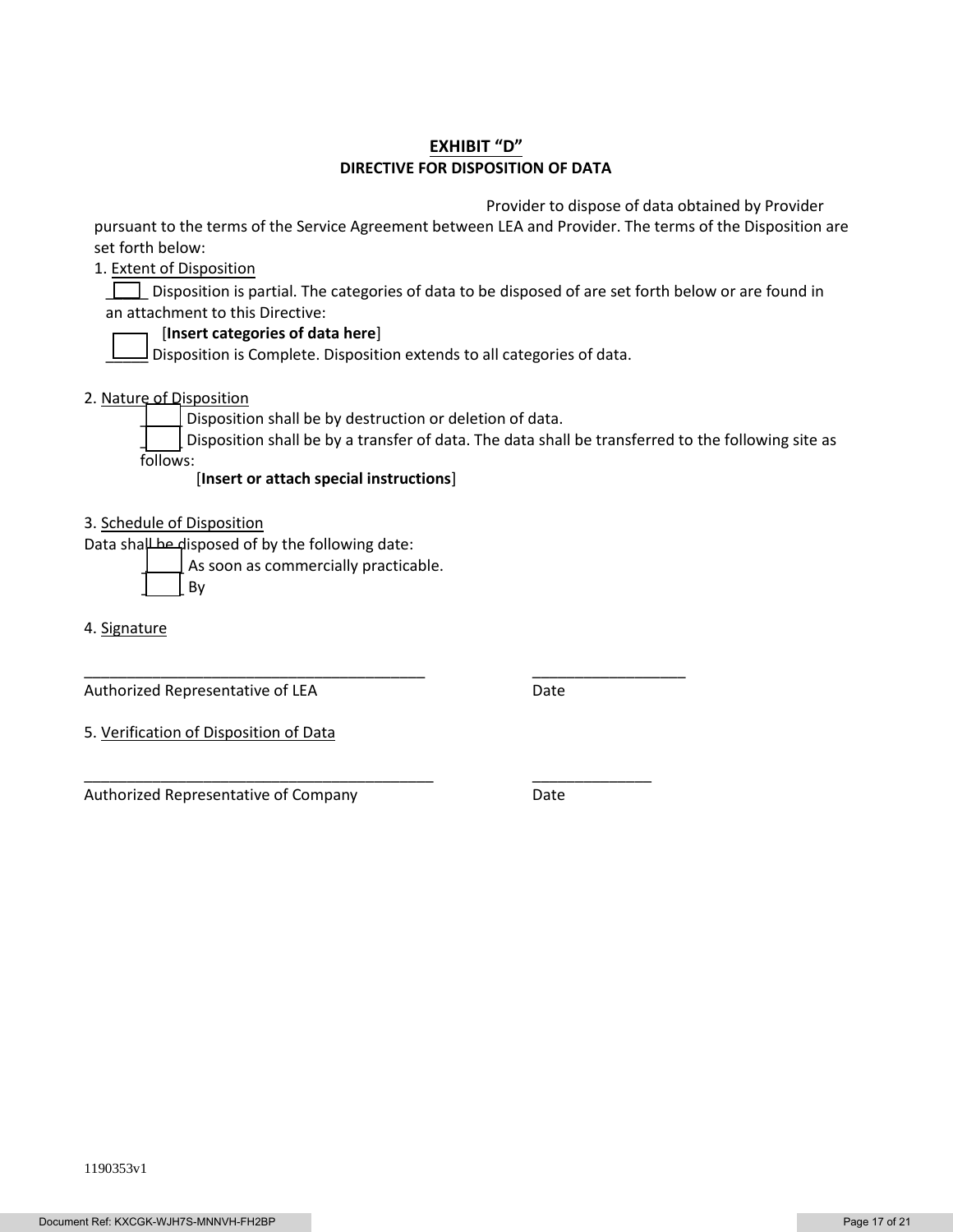## **EXHIBIT "E" GENERAL OFFER OF PRIVACY TERMS**

#### **1**. **Offer of Terms**

# Provider offers the same privacy protections found in this DPA between it and<br>San Mateo County Office of Education

, to any other LEA ("Subscribing LEA") who accepts this General Offer of Privacy Terms ("General Offer") through its signature below. This General Offer shall extend only to privacy protections, and Provider's signature shall not necessarily bind Provider to other terms, such as price, term, or schedule of services, or to any other provision not addressed in this DPA. The Provider and the Subscribing LEA may also agree to change the data provided by Subscribing LEA to the Provider to suit the unique needs of the Subscribing LEA. The Provider may withdraw the General Offer in the event of: (1) a material change in the applicable privacy statues; (2) a material change in the services and products listed in the originating Service Agreement; or three (3) years after the date of Provider's signature to this Form. Subscribing LEAs should send the signed **Exhibit "E"** to Provider at the following email address: ("Originating LEA") which is datedSep 24, 2021

# \_\_\_\_\_\_\_\_\_\_\_\_\_\_\_\_\_\_\_\_\_\_\_\_\_\_\_\_\_\_\_\_\_\_\_\_\_\_\_\_\_. narayananr@avazapp.com

| <b>PROVIDER:</b> Avaz Inc. |                        |                 |       |            |
|----------------------------|------------------------|-----------------|-------|------------|
| BY:                        | Narayauau Rawakrishuau |                 | Date: | 10-05-2021 |
| <b>Printed Name:</b>       | Narayanan Ramakrishnan | Title/Position: | CEO   |            |

#### **2**. **Subscribing LEA**

A Subscribing LEA, by signing a separate Service Agreement with Provider, and by its signature below, accepts the General Offer of Privacy Terms. The Subscribing LEA and the Provider shall therefore be bound by the same terms of this DPA for the term of the DPA between the San Mateo County Office of Education

and the Provider. \*\*PRIOR TO ITS EFFECTIVENESS, SUBSCRIBING LEA MUST DELIVER NOTICE OF ACCEPTANCE TO PROVIDER PURSUANT TO ARTICLE VII, SECTION 5. \*\*

| LEA:                              |                                                                                                                      |  |
|-----------------------------------|----------------------------------------------------------------------------------------------------------------------|--|
| BY:                               |                                                                                                                      |  |
|                                   |                                                                                                                      |  |
|                                   |                                                                                                                      |  |
|                                   |                                                                                                                      |  |
| DESIGNATED REPRESENTATIVE OF LEA: |                                                                                                                      |  |
| Name:                             | <u> 1980 - John Stein, Amerikaansk politiker († 1980)</u>                                                            |  |
| Title:                            |                                                                                                                      |  |
| Address:                          |                                                                                                                      |  |
| Telephone Number:                 | <u> 1980 - Jan James James James James James James James James James James James James James James James James J</u> |  |
| Email:                            |                                                                                                                      |  |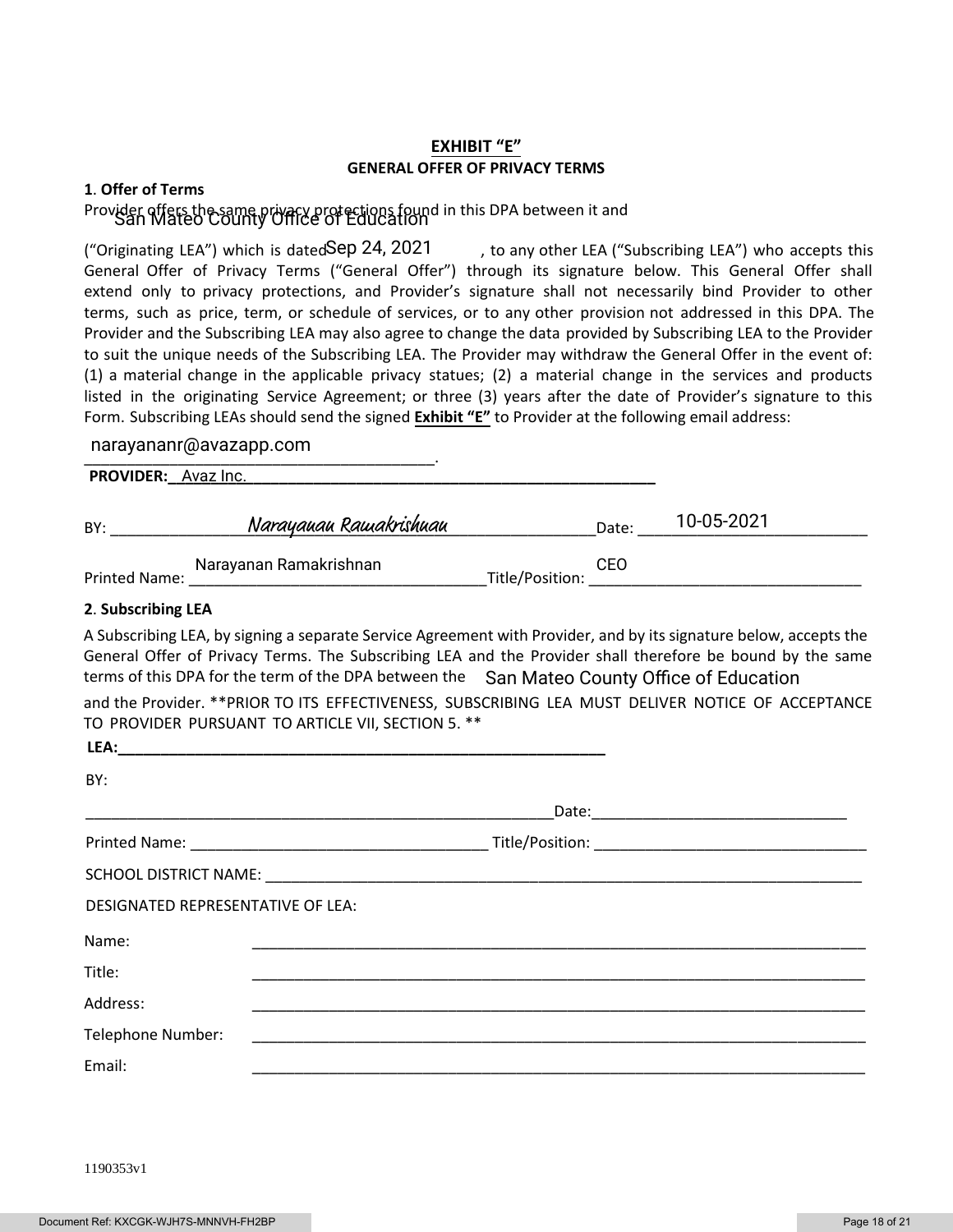# **EXHIBIT "F" DATA SECURITY REQUIREMENTS**

### **Adequate Cybersecurity Frameworks 2/24/2020**

The Education Security and Privacy Exchange ("Edspex") works in partnership with the Student Data Privacy Consortium and industry leaders to maintain a list of known and credible cybersecurity frameworks which can protect digital learning ecosystems chosen based on a set of guiding cybersecurity principles\* ("Cybersecurity Frameworks") that may be utilized by Provider .

| <b>MAINTAINING ORGANIZATION/GROUP</b>                                                   | <b>FRAMEWORK(S)</b>                                                                                                                  |  |
|-----------------------------------------------------------------------------------------|--------------------------------------------------------------------------------------------------------------------------------------|--|
|                                                                                         |                                                                                                                                      |  |
| National Institute of Standards and<br>Technology                                       | NIST Cybersecurity Framework Version 1.1                                                                                             |  |
| National Institute of Standards and<br>Technology                                       | NIST SP 800-53, Cybersecurity Framework for<br>Improving Critical Infrastructure Cybersecurity<br>(CSF), Special Publication 800-171 |  |
| International Standards Organization                                                    | Information technology - Security techniques<br>- Information security management systems<br>(ISO 27000 series)                      |  |
| Secure Controls Framework Council, LLC                                                  | Security Controls Framework (SCF)                                                                                                    |  |
| Center for Internet Security                                                            | CIS Critical Security Controls (CSC, CIS Top 20)                                                                                     |  |
| Office of the Under Secretary of Defense for<br>Acquisition and Sustainment (OUSD(A&S)) | <b>Cybersecurity Maturity Model Certification</b><br>(CMMC, ~FAR/DFAR)                                                               |  |

Cybersecurity Frameworks

*Please visi[t http://www.edspex.org](http://www.edspex.org/) for further details about the noted frameworks.*

\*Cybersecurity Principles used to choose the Cybersecurity Frameworks are located here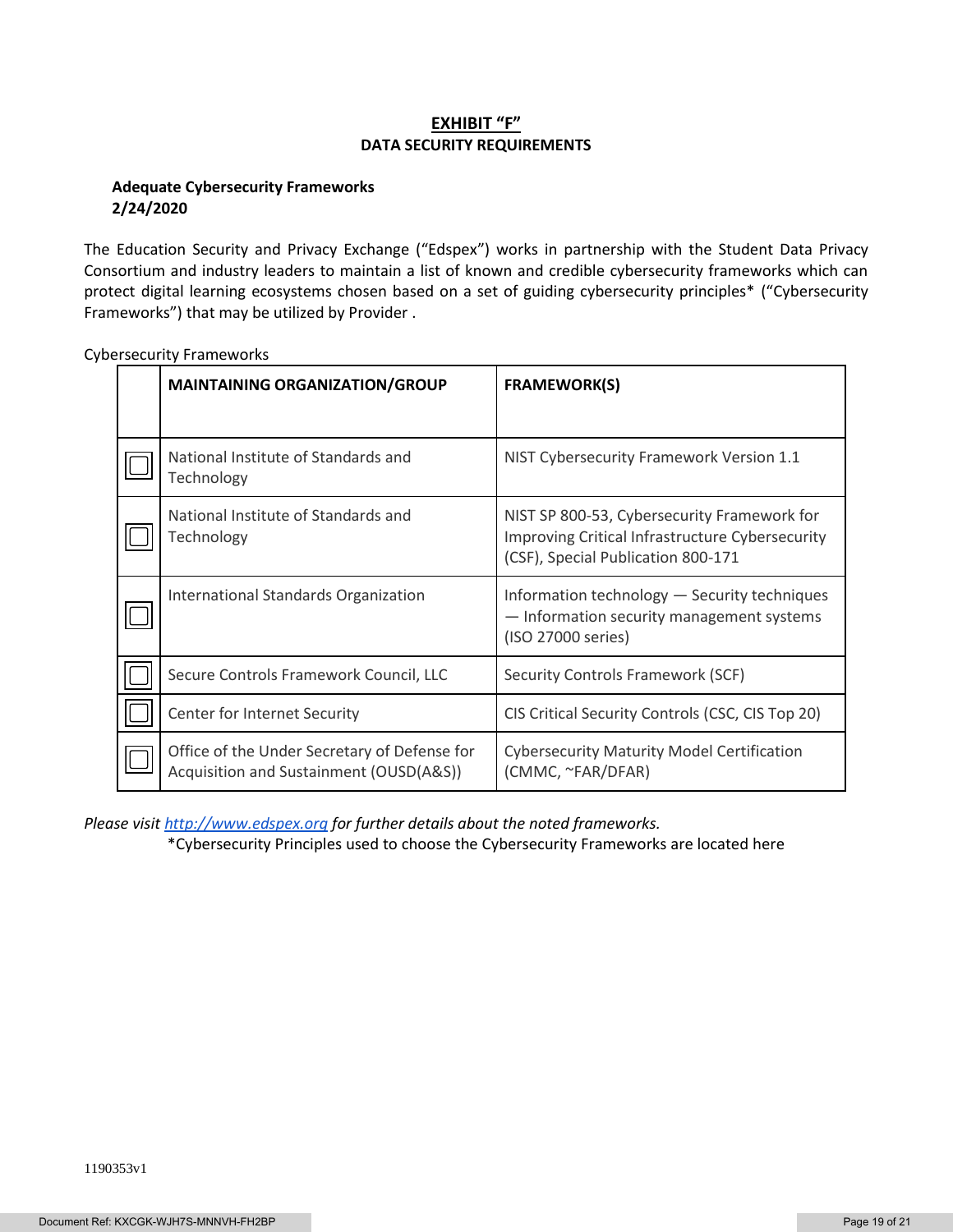# **EXHIBIT "G"**

# **Supplemental SDPC State Terms for California**

# **Version 1.0**

This Amendment for SDPC State Terms for California ("**Amendment**") is entered into on the date of full execution (the "**Effective Date**") and is incorporated into and made a part of the Student Data Privacy Agreement ("**DPA**") by and between:

San Mateo County Office of Educati़ $q_{0}$ <sub>cated at 101 Twin Dolphin DriveRedwood CityCalifornia94065</sub> (the "**Local Education Agency**" or "**LEA**") and , located at Avaz Inc. 374 Tyrella Avenue, Mountain View, CA 94043 (the "**Provide**r"). All capitalized terms not otherwise defined herein shall have the meaning set forth in the DPA.

**WHEREAS**, the Provider is providing educational or digital services to LEA, which services include: (a) cloud-based services for the digital storage, management, and retrieval of pupil records; and/or (b) digital educational software that authorizes Provider to access, store, and use pupil records; and

**WHEREAS**, the Provider and LEA recognize the need to protect personally identifiable student information and other regulated data exchanged between them as required by applicable laws and regulations, such as the Family Educational Rights and Privacy Act ("**FERPA**") at 20 U.S.C. § 1232g (34 C.F.R. Part 99); the Protection of Pupil Rights Amendment ("**PPRA**") at 20 U.S.C. §1232h; and the Children's Online Privacy Protection Act ("**COPPA**") at 15 U.S.C. § 6501-6506 (16 C.F.R. Part 312), accordingly, the Provider and LEA have executed the DPA, which establishes their respective obligations and duties in order to comply with such applicable laws; and

**WHEREAS**, the Provider will provide the services to LEA within the State of California and the Parties recognizes the need to protect personally identifiable student information and other regulated data exchanged between them as required by applicable California laws and regulations, such as the Student Online Personal Information Protection Act ("**SOPIPA**") at California Bus. & Prof. Code § 22584; California Assembly Bill 1584 ("**AB 1584**") at California Education Code section 49073.1; and other applicable state privacy laws and regulations; and

**WHEREAS**, the Provider and LEA desire to enter into this Amendment for the purpose of clarifying their respective obligations and duties in order to comply with applicable California state laws and regulations.

**NOW, THEREFORE**, for good and valuable consideration, LEA and Provider agree as follows:

- **1. Term**. The term of this Amendment shall expire on the same date as the DPA, unless otherwise terminated by the Parties.
- **2. Modification to Article IV, Section 7 of the DPA**. Article IV, Section 7 of the DPA (Advertising Limitations) is amended by deleting the stricken text as follows: